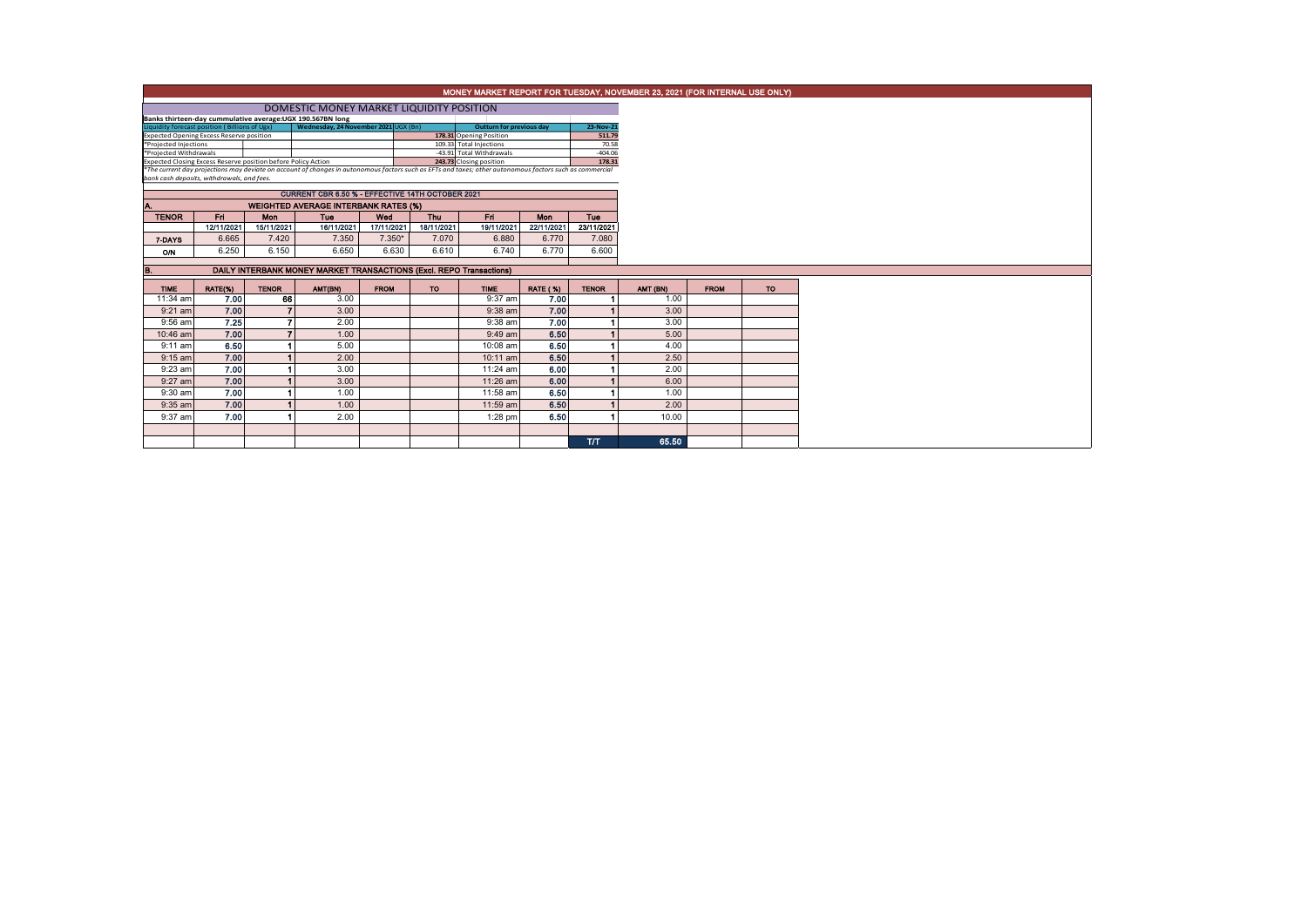| 9.500<br>9.000<br>8.500<br>8.000<br>7.500<br>7.000<br>n <sub></sub><br>6.500<br>'**********<br>6.000<br>5.500<br>5.000<br>4.500<br>4.000<br>08/11/2021<br>09/11/2021<br>10/11/2021<br>11/11/2021<br>12/11/2021<br>16/11/2021<br>17/11/2021<br>18/11/2021<br>19/11/2021<br>05/11/2021<br>15/11/2021<br>22/11/2021<br>23/11/2021<br>• Overnight WAR -7-day WAR - CBR rate - Upper bound - Lower bound<br>D.<br>MONETARY POLICY OPERATIONS MATURITIES PROFILE: (25-NOV- 2021 TO 23-DEC- 2021)<br><b>DATE</b><br><b>THUR</b><br><b>THUR</b><br><b>THUR</b><br><b>THUR</b><br><b>THUR</b><br><b>TOTAL</b><br>25-Nov-21<br>02-Dec-21<br>09-Dec-21<br>16-Dec-21<br>23-Dec-21<br>907.31<br>907.31<br><b>REPO</b><br>$\sim$<br>$\sim$<br>$\sim$<br>$\overline{\phantom{a}}$<br><b>REV REPO</b><br>in 1919.<br>$\sim$<br>$\sim$<br>$\overline{a}$<br>$\sim$<br>$\sim$<br><b>BOU BILL/DEI</b><br>180.00<br>20.00<br>200.00<br>$\sim$<br>$\sim$<br>$\sim$<br>907.31<br><b>TOTALS</b><br>180.00<br>20.00<br>1.107.31<br>$\sim$<br>$\sim$<br>Total O/S Deposit Auction & BOU Bill balances held by BOU up to 27 JANUARY 2022: UGX 291 BN<br>Total O/S Repo, Reverse Repo, BOU Bill balances held by BOU: UGX 1,198 BN<br>(EI) STOCK OF TREASURY SECURITIES<br><b>MONETARY POLICY MARKET OPERATIONS</b><br>EII)<br>(VERTICAL REPOS, REV-REPOS, DEPOSIT AUCTIONS & BOU BILL)<br>LAST TBIILS ISSUE DATE: 11-NOVEMBER--2021<br>On-the-run O/S T-BILL STOCKs (Bns-UGX)<br>6,764.03<br>24/11/2021<br>OMO<br><b>ISSUE DATE</b><br><b>AMOUNT</b><br><b>TENOR</b><br><b>WAR</b><br><b>RANGE</b><br>6.500<br>21,558.63<br>24/11/2021 REPO<br>$14$ -Oct<br>228.00<br>On-the-run O/S T-BONDSTOCKs(Bns-UGX)<br>28.322.66<br><b>REPO</b><br>25-Oct<br>230.00<br>6.500<br>TOTAL TBILL & TBOND STOCK- UGX<br><b>REPO</b><br>88.50<br>26-Oct<br>6.500<br>O/S-Outstanding<br><b>REPO</b><br>227.00<br>27-Oct<br>6.500<br><b>TOTAL STOCK YTM (%)</b><br><b>CHANGE IN</b><br><b>MATURITY</b><br><b>REPO</b><br>28-Oct<br>251.00<br>6.500<br>AT CUT OFF*   YTM (+/-)<br>(BN UGX)<br>91<br>0.016<br><b>REPO</b><br>6.500<br>$\overline{\phantom{a}}$<br>6.555<br>02-Nov<br>128.00<br>125.10<br>182<br>0.081<br><b>REPO</b><br>408.50<br>6.500<br>441.59<br>8.500<br>04-Nov<br>364<br>0.350<br><b>BBILL</b><br>28<br>135.27<br>7.012<br>6,197.34<br>10.500<br>04-Nov<br>56<br>2YR<br><b>BBILL</b><br>9.89<br>7.003<br>$-1.500$<br>04-Nov<br>200.00<br>10.000<br>3YR<br>1.710<br>7.452<br>84<br><b>BBILL</b><br>59.97<br>13.100<br>04-Nov<br>$\sim$<br>$\epsilon$ |
|-----------------------------------------------------------------------------------------------------------------------------------------------------------------------------------------------------------------------------------------------------------------------------------------------------------------------------------------------------------------------------------------------------------------------------------------------------------------------------------------------------------------------------------------------------------------------------------------------------------------------------------------------------------------------------------------------------------------------------------------------------------------------------------------------------------------------------------------------------------------------------------------------------------------------------------------------------------------------------------------------------------------------------------------------------------------------------------------------------------------------------------------------------------------------------------------------------------------------------------------------------------------------------------------------------------------------------------------------------------------------------------------------------------------------------------------------------------------------------------------------------------------------------------------------------------------------------------------------------------------------------------------------------------------------------------------------------------------------------------------------------------------------------------------------------------------------------------------------------------------------------------------------------------------------------------------------------------------------------------------------------------------------------------------------------------------------------------------------------------------------------------------------------------------------------------------------------------------------------------------------------------------------------------------------------------------------------------------------------------------------------------------------------------------------------------------------------------------------------------------------------------------------------|
|                                                                                                                                                                                                                                                                                                                                                                                                                                                                                                                                                                                                                                                                                                                                                                                                                                                                                                                                                                                                                                                                                                                                                                                                                                                                                                                                                                                                                                                                                                                                                                                                                                                                                                                                                                                                                                                                                                                                                                                                                                                                                                                                                                                                                                                                                                                                                                                                                                                                                                                             |
|                                                                                                                                                                                                                                                                                                                                                                                                                                                                                                                                                                                                                                                                                                                                                                                                                                                                                                                                                                                                                                                                                                                                                                                                                                                                                                                                                                                                                                                                                                                                                                                                                                                                                                                                                                                                                                                                                                                                                                                                                                                                                                                                                                                                                                                                                                                                                                                                                                                                                                                             |
|                                                                                                                                                                                                                                                                                                                                                                                                                                                                                                                                                                                                                                                                                                                                                                                                                                                                                                                                                                                                                                                                                                                                                                                                                                                                                                                                                                                                                                                                                                                                                                                                                                                                                                                                                                                                                                                                                                                                                                                                                                                                                                                                                                                                                                                                                                                                                                                                                                                                                                                             |
|                                                                                                                                                                                                                                                                                                                                                                                                                                                                                                                                                                                                                                                                                                                                                                                                                                                                                                                                                                                                                                                                                                                                                                                                                                                                                                                                                                                                                                                                                                                                                                                                                                                                                                                                                                                                                                                                                                                                                                                                                                                                                                                                                                                                                                                                                                                                                                                                                                                                                                                             |
|                                                                                                                                                                                                                                                                                                                                                                                                                                                                                                                                                                                                                                                                                                                                                                                                                                                                                                                                                                                                                                                                                                                                                                                                                                                                                                                                                                                                                                                                                                                                                                                                                                                                                                                                                                                                                                                                                                                                                                                                                                                                                                                                                                                                                                                                                                                                                                                                                                                                                                                             |
|                                                                                                                                                                                                                                                                                                                                                                                                                                                                                                                                                                                                                                                                                                                                                                                                                                                                                                                                                                                                                                                                                                                                                                                                                                                                                                                                                                                                                                                                                                                                                                                                                                                                                                                                                                                                                                                                                                                                                                                                                                                                                                                                                                                                                                                                                                                                                                                                                                                                                                                             |
|                                                                                                                                                                                                                                                                                                                                                                                                                                                                                                                                                                                                                                                                                                                                                                                                                                                                                                                                                                                                                                                                                                                                                                                                                                                                                                                                                                                                                                                                                                                                                                                                                                                                                                                                                                                                                                                                                                                                                                                                                                                                                                                                                                                                                                                                                                                                                                                                                                                                                                                             |
|                                                                                                                                                                                                                                                                                                                                                                                                                                                                                                                                                                                                                                                                                                                                                                                                                                                                                                                                                                                                                                                                                                                                                                                                                                                                                                                                                                                                                                                                                                                                                                                                                                                                                                                                                                                                                                                                                                                                                                                                                                                                                                                                                                                                                                                                                                                                                                                                                                                                                                                             |
|                                                                                                                                                                                                                                                                                                                                                                                                                                                                                                                                                                                                                                                                                                                                                                                                                                                                                                                                                                                                                                                                                                                                                                                                                                                                                                                                                                                                                                                                                                                                                                                                                                                                                                                                                                                                                                                                                                                                                                                                                                                                                                                                                                                                                                                                                                                                                                                                                                                                                                                             |
|                                                                                                                                                                                                                                                                                                                                                                                                                                                                                                                                                                                                                                                                                                                                                                                                                                                                                                                                                                                                                                                                                                                                                                                                                                                                                                                                                                                                                                                                                                                                                                                                                                                                                                                                                                                                                                                                                                                                                                                                                                                                                                                                                                                                                                                                                                                                                                                                                                                                                                                             |
|                                                                                                                                                                                                                                                                                                                                                                                                                                                                                                                                                                                                                                                                                                                                                                                                                                                                                                                                                                                                                                                                                                                                                                                                                                                                                                                                                                                                                                                                                                                                                                                                                                                                                                                                                                                                                                                                                                                                                                                                                                                                                                                                                                                                                                                                                                                                                                                                                                                                                                                             |
|                                                                                                                                                                                                                                                                                                                                                                                                                                                                                                                                                                                                                                                                                                                                                                                                                                                                                                                                                                                                                                                                                                                                                                                                                                                                                                                                                                                                                                                                                                                                                                                                                                                                                                                                                                                                                                                                                                                                                                                                                                                                                                                                                                                                                                                                                                                                                                                                                                                                                                                             |
|                                                                                                                                                                                                                                                                                                                                                                                                                                                                                                                                                                                                                                                                                                                                                                                                                                                                                                                                                                                                                                                                                                                                                                                                                                                                                                                                                                                                                                                                                                                                                                                                                                                                                                                                                                                                                                                                                                                                                                                                                                                                                                                                                                                                                                                                                                                                                                                                                                                                                                                             |
|                                                                                                                                                                                                                                                                                                                                                                                                                                                                                                                                                                                                                                                                                                                                                                                                                                                                                                                                                                                                                                                                                                                                                                                                                                                                                                                                                                                                                                                                                                                                                                                                                                                                                                                                                                                                                                                                                                                                                                                                                                                                                                                                                                                                                                                                                                                                                                                                                                                                                                                             |
|                                                                                                                                                                                                                                                                                                                                                                                                                                                                                                                                                                                                                                                                                                                                                                                                                                                                                                                                                                                                                                                                                                                                                                                                                                                                                                                                                                                                                                                                                                                                                                                                                                                                                                                                                                                                                                                                                                                                                                                                                                                                                                                                                                                                                                                                                                                                                                                                                                                                                                                             |
|                                                                                                                                                                                                                                                                                                                                                                                                                                                                                                                                                                                                                                                                                                                                                                                                                                                                                                                                                                                                                                                                                                                                                                                                                                                                                                                                                                                                                                                                                                                                                                                                                                                                                                                                                                                                                                                                                                                                                                                                                                                                                                                                                                                                                                                                                                                                                                                                                                                                                                                             |
|                                                                                                                                                                                                                                                                                                                                                                                                                                                                                                                                                                                                                                                                                                                                                                                                                                                                                                                                                                                                                                                                                                                                                                                                                                                                                                                                                                                                                                                                                                                                                                                                                                                                                                                                                                                                                                                                                                                                                                                                                                                                                                                                                                                                                                                                                                                                                                                                                                                                                                                             |
|                                                                                                                                                                                                                                                                                                                                                                                                                                                                                                                                                                                                                                                                                                                                                                                                                                                                                                                                                                                                                                                                                                                                                                                                                                                                                                                                                                                                                                                                                                                                                                                                                                                                                                                                                                                                                                                                                                                                                                                                                                                                                                                                                                                                                                                                                                                                                                                                                                                                                                                             |
|                                                                                                                                                                                                                                                                                                                                                                                                                                                                                                                                                                                                                                                                                                                                                                                                                                                                                                                                                                                                                                                                                                                                                                                                                                                                                                                                                                                                                                                                                                                                                                                                                                                                                                                                                                                                                                                                                                                                                                                                                                                                                                                                                                                                                                                                                                                                                                                                                                                                                                                             |
|                                                                                                                                                                                                                                                                                                                                                                                                                                                                                                                                                                                                                                                                                                                                                                                                                                                                                                                                                                                                                                                                                                                                                                                                                                                                                                                                                                                                                                                                                                                                                                                                                                                                                                                                                                                                                                                                                                                                                                                                                                                                                                                                                                                                                                                                                                                                                                                                                                                                                                                             |
|                                                                                                                                                                                                                                                                                                                                                                                                                                                                                                                                                                                                                                                                                                                                                                                                                                                                                                                                                                                                                                                                                                                                                                                                                                                                                                                                                                                                                                                                                                                                                                                                                                                                                                                                                                                                                                                                                                                                                                                                                                                                                                                                                                                                                                                                                                                                                                                                                                                                                                                             |
|                                                                                                                                                                                                                                                                                                                                                                                                                                                                                                                                                                                                                                                                                                                                                                                                                                                                                                                                                                                                                                                                                                                                                                                                                                                                                                                                                                                                                                                                                                                                                                                                                                                                                                                                                                                                                                                                                                                                                                                                                                                                                                                                                                                                                                                                                                                                                                                                                                                                                                                             |
|                                                                                                                                                                                                                                                                                                                                                                                                                                                                                                                                                                                                                                                                                                                                                                                                                                                                                                                                                                                                                                                                                                                                                                                                                                                                                                                                                                                                                                                                                                                                                                                                                                                                                                                                                                                                                                                                                                                                                                                                                                                                                                                                                                                                                                                                                                                                                                                                                                                                                                                             |
|                                                                                                                                                                                                                                                                                                                                                                                                                                                                                                                                                                                                                                                                                                                                                                                                                                                                                                                                                                                                                                                                                                                                                                                                                                                                                                                                                                                                                                                                                                                                                                                                                                                                                                                                                                                                                                                                                                                                                                                                                                                                                                                                                                                                                                                                                                                                                                                                                                                                                                                             |
| 5YR<br>$-0.410$<br><b>REPO</b><br>6.500<br>13.000<br>05-Nov<br>68.00<br>1.219.91                                                                                                                                                                                                                                                                                                                                                                                                                                                                                                                                                                                                                                                                                                                                                                                                                                                                                                                                                                                                                                                                                                                                                                                                                                                                                                                                                                                                                                                                                                                                                                                                                                                                                                                                                                                                                                                                                                                                                                                                                                                                                                                                                                                                                                                                                                                                                                                                                                            |
| <b>REPO</b><br><b>10YR</b><br>$-0.239$<br>169.00<br>6.500<br>10.109.18<br>13.500<br>08-Nov<br>3                                                                                                                                                                                                                                                                                                                                                                                                                                                                                                                                                                                                                                                                                                                                                                                                                                                                                                                                                                                                                                                                                                                                                                                                                                                                                                                                                                                                                                                                                                                                                                                                                                                                                                                                                                                                                                                                                                                                                                                                                                                                                                                                                                                                                                                                                                                                                                                                                             |
| <b>REPO</b><br>15YR<br>1.410<br>236.50<br>6.500<br>8,469.61<br>15,500<br>10-Nov                                                                                                                                                                                                                                                                                                                                                                                                                                                                                                                                                                                                                                                                                                                                                                                                                                                                                                                                                                                                                                                                                                                                                                                                                                                                                                                                                                                                                                                                                                                                                                                                                                                                                                                                                                                                                                                                                                                                                                                                                                                                                                                                                                                                                                                                                                                                                                                                                                             |
| <b>REPO</b><br><b>20YR</b><br>616.00<br>1,559.93<br>15.500<br>$-0.450$<br>11-Nov<br>6.500                                                                                                                                                                                                                                                                                                                                                                                                                                                                                                                                                                                                                                                                                                                                                                                                                                                                                                                                                                                                                                                                                                                                                                                                                                                                                                                                                                                                                                                                                                                                                                                                                                                                                                                                                                                                                                                                                                                                                                                                                                                                                                                                                                                                                                                                                                                                                                                                                                   |
| <b>REPO</b><br>453.00<br>18-Nov<br>6.500<br>Cut OFF is the lowest price/ highest yield that satisfies the auction awarded amount.                                                                                                                                                                                                                                                                                                                                                                                                                                                                                                                                                                                                                                                                                                                                                                                                                                                                                                                                                                                                                                                                                                                                                                                                                                                                                                                                                                                                                                                                                                                                                                                                                                                                                                                                                                                                                                                                                                                                                                                                                                                                                                                                                                                                                                                                                                                                                                                           |
| <b>REPO</b><br>19-Nov<br>114.00<br>6.500<br>3<br><b>REPO</b><br>22-Nov<br>105.50<br>6.500<br>-3                                                                                                                                                                                                                                                                                                                                                                                                                                                                                                                                                                                                                                                                                                                                                                                                                                                                                                                                                                                                                                                                                                                                                                                                                                                                                                                                                                                                                                                                                                                                                                                                                                                                                                                                                                                                                                                                                                                                                                                                                                                                                                                                                                                                                                                                                                                                                                                                                             |
|                                                                                                                                                                                                                                                                                                                                                                                                                                                                                                                                                                                                                                                                                                                                                                                                                                                                                                                                                                                                                                                                                                                                                                                                                                                                                                                                                                                                                                                                                                                                                                                                                                                                                                                                                                                                                                                                                                                                                                                                                                                                                                                                                                                                                                                                                                                                                                                                                                                                                                                             |
| <b>REPO</b><br>23-Nov<br>348.00<br>6.500<br>$\mathcal{P}$                                                                                                                                                                                                                                                                                                                                                                                                                                                                                                                                                                                                                                                                                                                                                                                                                                                                                                                                                                                                                                                                                                                                                                                                                                                                                                                                                                                                                                                                                                                                                                                                                                                                                                                                                                                                                                                                                                                                                                                                                                                                                                                                                                                                                                                                                                                                                                                                                                                                   |